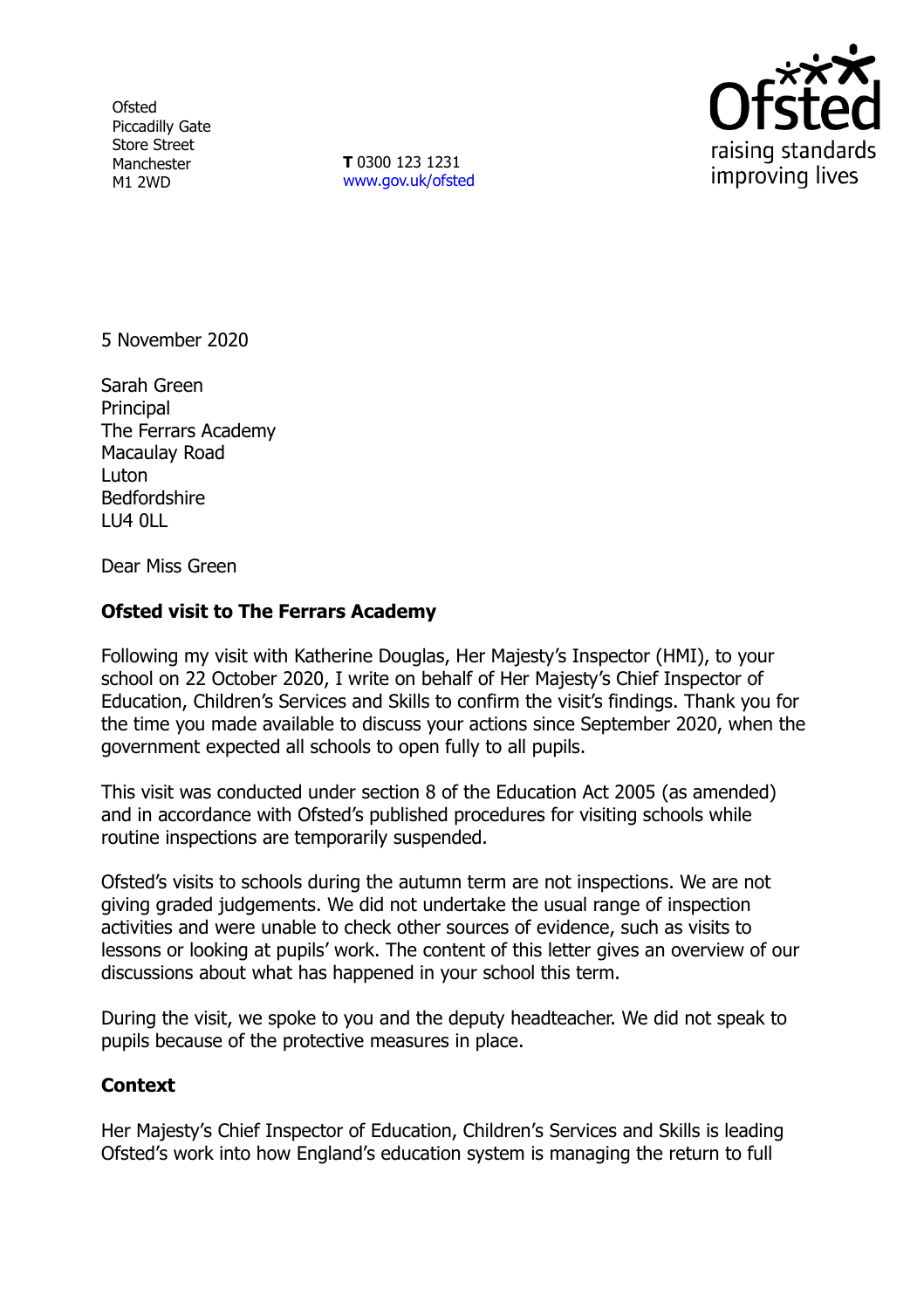

education for pupils, following an extended break in formal schooling due to the COVID-19 (coronavirus) pandemic.

In undertaking this focused work, HMI are visiting a broad range of schools. HMI will visit a sample of:

- approximately 1,200 schools across all Ofsted grades (outstanding, good, requires improvement and inadequate)
- maintained schools, academies and free schools, special schools and centres of alternative provision, including those in cities, and coastal, town or rural communities.

The information from this visit will feed into Ofsted's national reporting so that the insights can be shared with the government and the education sector. We did not find any significant concerns during the visit. In such a case, an inspection report would be published on our website and available to parents and carers.

We did not consider your response to COVID-19 during the spring and summer terms 2020, when the school was not open to all pupils.

## **From this visit, inspectors noted that:**

- The school reopened for all pupils on 3 September 2020. A very small proportion of pupils are currently attending part time as part of a phased return to school.
- Current attendance is similar to attendance at this point last year.
- You expect to be able to return to the school's usual curriculum by the summer term 2021. Pupils are learning the full range of national curriculum subjects, but you have made some adjustments to when and how some content is taught. For example, in physical education, gymnastics has been moved to the summer term.
- Teachers have assessed progress in reading and found that pupils are behind where you would usually expect them to be at this point. You have put additional phonics sessions into the timetable each day to help pupils to catch up.
- In mathematics, teachers have found that pupils have gaps in reasoning and solving problems. You have adjusted the curriculum to give more time to teaching these aspects of mathematics.
- Although you are giving particular emphasis to English and mathematics, staff are continuing to teach all the subjects in your usual curriculum. You have also decided to continue with educational visits and to allow visitors into the school.